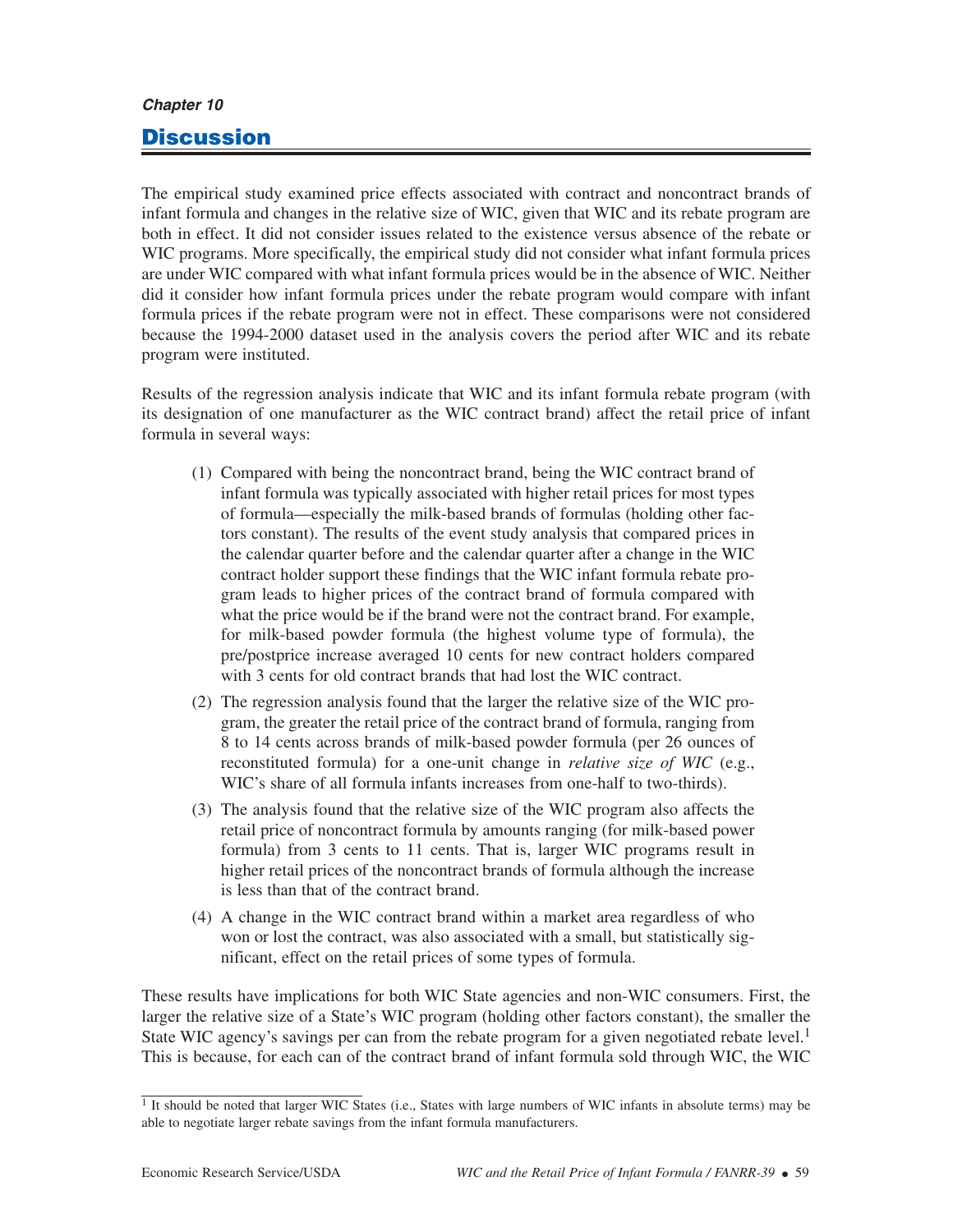State agency pays the retail price minus the amount of the manufacturer's rebate, and the larger the relative size of the WIC program, the greater the retail price of the contract brand of formula. While increases in infant formula retail prices due to an increase in the relative size of WIC may be considered small relative to the retail prices of formula, such price increases are larger compared with the actual cost of infant formula (per 26 ounces reconstituted) to State WIC agencies. In market areas with changes in contract brand, the WIC rebate program may also lead to higher retail prices for some of the contract brands of formula independent of the effect of the *relative size of WIC* variable (i.e., through the "trigger event" effect associated with changes in the WIC contract brand). However, the increase in costs of the contract brand to the WIC State agencies due to either WIC-related effect is far outweighed by the effect of the rebate levels negotiated.2 In fact, because the rebates are so large, in some areas, the retail markup accounts for most of the costs of infant formula to WIC.

A second implication is that the non-WIC consumers can be affected by WIC and its rebate program. WIC leads to higher retail prices for non-WIC consumers who purchase the contract brand of formula. Furthermore, non-WIC consumers purchasing the noncontract brand of formula may also be negatively affected by WIC and its rebate program. Results from the regression analysis show that, since the relative size of the WIC program affects the retail price of formula in general, an increase in the relative size of the WIC program not only increases the retail price of the contract brand but also the noncontract brand. Therefore, non-WIC consumers in States with large WIC programs pay statistically significant higher prices for noncontract brand infant formula relative to consumers in States with small WIC programs, controlling for other factors. Finally, non-WIC consumers may pay higher retail prices for some brands of formula to the extent that the brand's price responds to the trigger event effect associated with WIC contract brand changes.

Figures 10-1 and 10-2 show the hypothetical effect on a family's monthly expenditures for infant formula when they move from a State where *relative size of WIC* equals 1 (i.e., WIC infants account for one-half of all formula-fed infants) to a State where *relative size of WIC* equals 2 (i.e., WIC infants account for two-thirds of all formula-fed infants) holding other factors constant.<sup>3</sup> Since the formula needs of infants depend on a number of factors, including age, weight, and diet, a number of assumptions are necessary to assess costs. The example reported here is based on the average formula needs of a 12-pound infant (i.e., the average weight of a 3-month-old infant girl) who is consuming only formula (i.e., no breast milk or solids).<sup>4</sup> The increase in monthly expenditures varies by brand of formula, ranging from less than \$3 per month to over \$5 per month for milk-based contract brands and from less than \$1 to over \$4 per month for the noncontract brand of milk-based formula. The results for the soy-based infant formulas in general showed similar results. The estimates in figures 10-1 and 10-2 would double if the comparison instead was what happens to a family's monthly expenditures for infant formula when they move from a State where *relative size of WIC* equals 1 to a State where *relative size of WIC* equals 3 (i.e., WIC infants account for three-quarters of all formula-fed infants). It bears repeating that although the regression results indicate that *relative size of WIC* affects the retail price of infant formula, so do other

<sup>&</sup>lt;sup>2</sup> For example, the size of the rebate provided by infant formula manufacturers in September 2000 ranged from \$2.06 per can of milk-based liquid concentrate in New Jersey to \$2.84 per can in South Carolina (see fig. 3-2). In contrast, an increase in the *relative size of WIC* from 1 (where one-half of all formula-fed infants are on WIC) to 3 (where threefourths of all formula-fed infants are on WIC) results in only a \$0.27 increase per can in the retail price of Mead Johnson milk-based liquid concentrate when it is the contract brand. Similarly, if a market area experienced two contract changes during the 1994-2000 period, the price of this formula product would increase by a total of only \$0.06.

<sup>&</sup>lt;sup>3</sup> The average value of size of WIC in the market areas included in the regression analysis during the study period was 1.14.

<sup>4</sup> The example reported here assumes that infants consume about 2.5 ounces of infant formula per pound of body weight per day.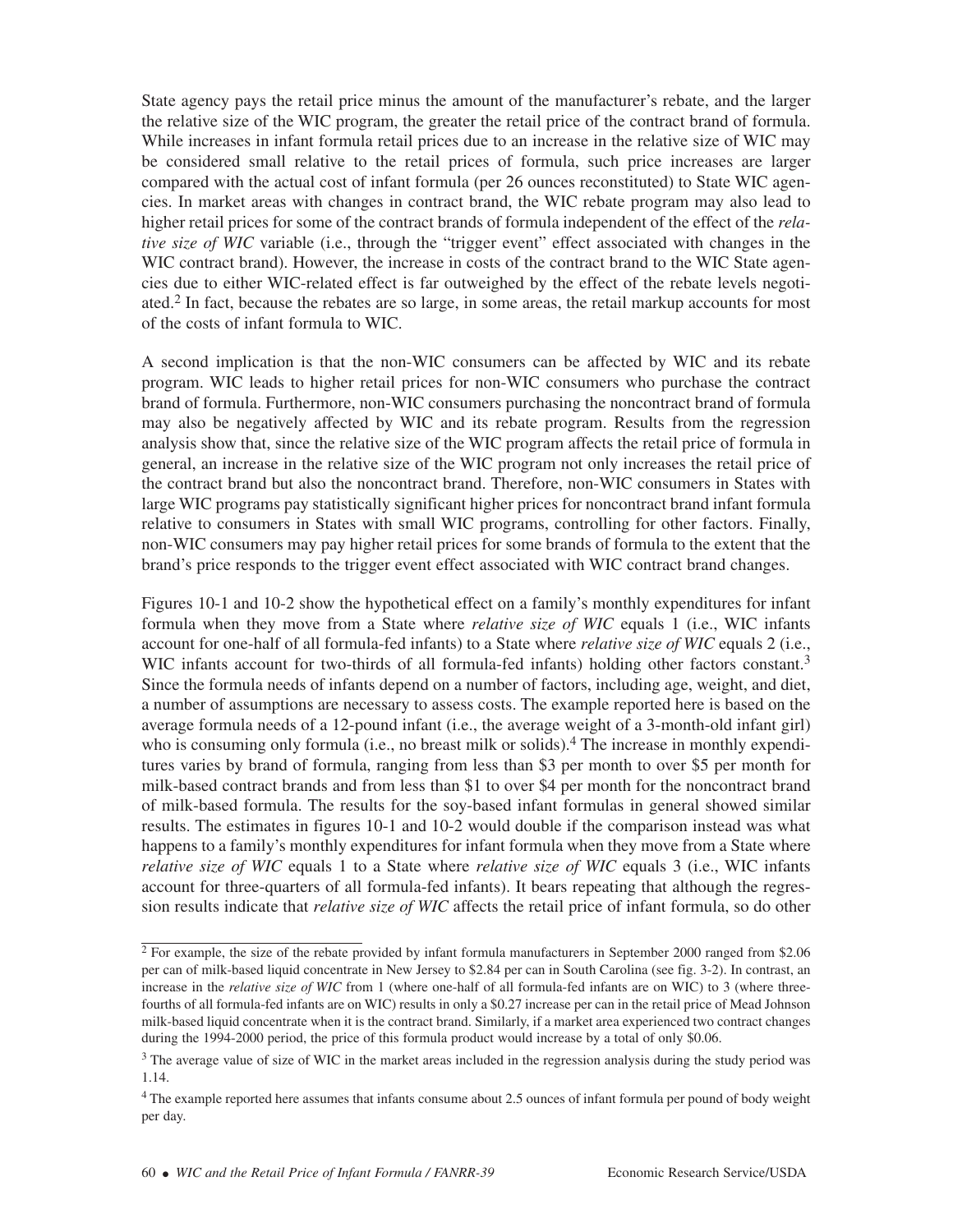## Figure 10-1

**Example of the effect of a one-unit increase in** *relative size of WIC* **on monthly expenditures for milk-based infant formula**



Figure 10-2

**Example of the effect of a one-unit increase** 

**expenditures for soy-based infant formula**

**in** *relative size of WIC* **on monthly** 

Note: These examples are based on the hypothetical formula needs of a 12-lb, formula-fed-only infant. Actual formula needs depend on an infant's age, weight, and whether the infant is also consuming breast milk or solids.

variables. Areas in which *relative size of WIC* is large, are more likely to have high *poverty rates* and low *household income*, variables associated with lower infant formula prices.

A full discussion of the adverse price effects associated with WIC and its infant formula rebate program must acknowledge that over one out of every four participants in the WIC program (i.e., almost 2 million people per month in fiscal 2000) is served with rebate money. It may also be possible to lessen the negative impacts of the rebates on non-WIC consumers. Although States have no direct control over the retail price of the noncontract brand of infant formula, as a result of recent legislative changes, they do have authority to limit the price of the WIC contract brand of infant formula (65 FR 83253, December 29, 2000). WIC State agencies are now required to consider the prices a vendor applicant charges for WIC foods compared with the prices charged by other vendor applicants and authorized vendors. The State agencies must also establish price limitations on the amount they will pay vendors. These price limitations must be designed to ensure that the State agency does not pay authorized vendors at levels that would otherwise make the vendor ineligible for authorization (7 CFR 246.12). As a result, WIC vendors are discouraged from charging exorbitant prices for infant formula. In addition, several States, such as Texas and Rhode Island, have included provisions in their vendor contracts that prohibit vendors from marking up the retail price of WIC brand formula more than non-WIC brands, while Delaware awards the WIC contract to those vendors offering the lowest prices for WIC foods (Larin, 1996). Setting more stringent maximum prices for infant formula may help lower costs for WIC State agencies. However, if maximum price limits are too stringent, it might discourage participation by some retailers, thereby reducing participant access to WIC foods, which in turn, could discourage mothers of eligible infants from participating in WIC. WIC regulations require that States authorize an appropriate number and distribution of WIC vendors to ensure adequate participant access (7 CFR 246.12).

Limiting the retail price of the contract brand of formula may also indirectly affect the retail price of the noncontract brand of formula as well. The prices of substitute infant formulas may affect the demand for the noncontract brand of formula. That is, since the rebate program increases the price of the contract brand of formula, some non-WIC consumers who purchased a particular